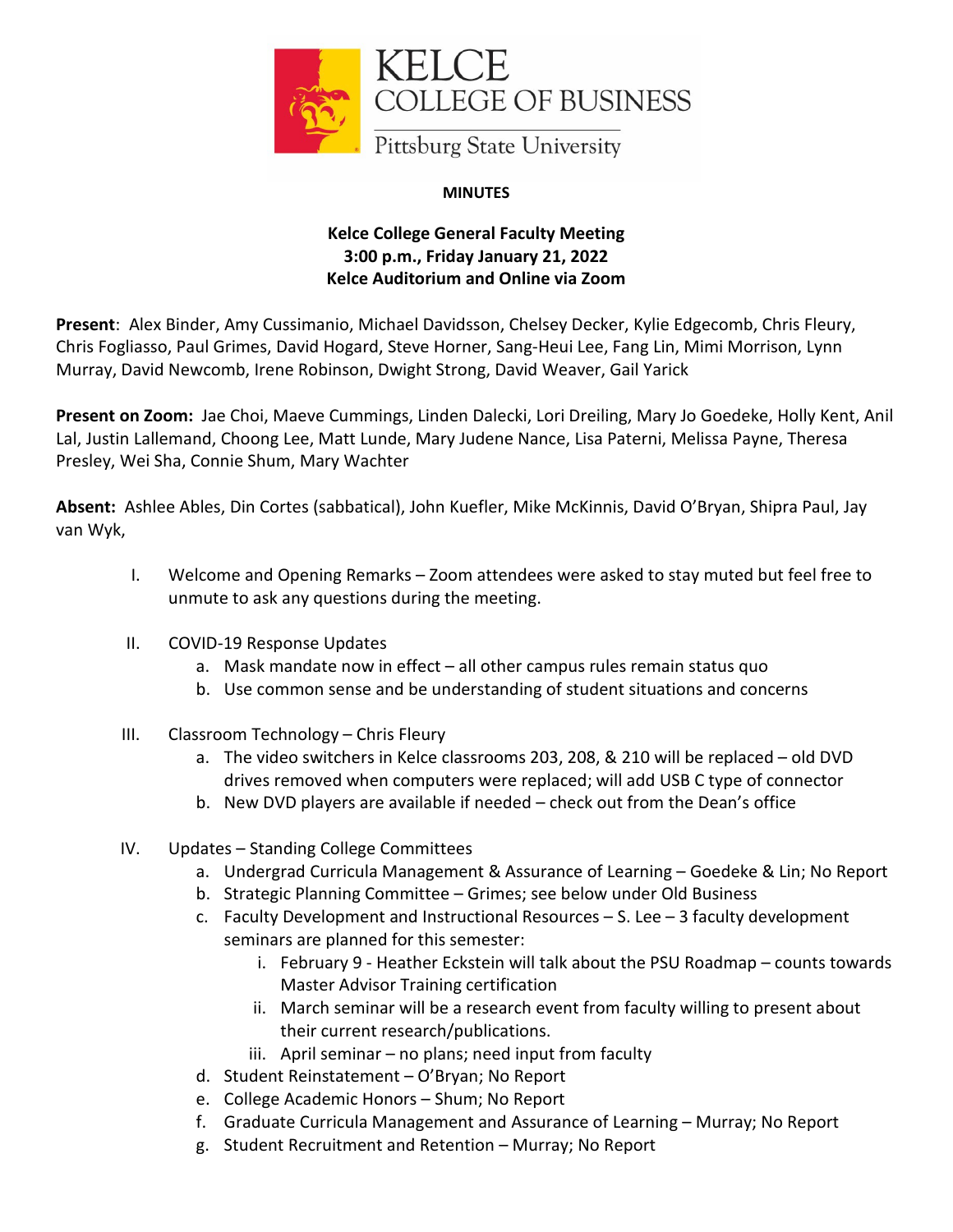- V. General College Announcements Grimes
	- a. College Enrollment Trends; see handout for BBA and MBA programs
		- i. Reviewed updated headcount for the college; down -25.5% in undergraduate enrollment over the last six years (down to 750 undergads this past fall from 1,000 six years ago); However, our overall headcount roughly flat due to tremendous growth in MBA students due to the online PMBA
		- ii. KLT's response to trend:
			- 1. Reviewed course schedules from previous semesters in all-day retreat. Specifically, future schedules will reduce number of sections of multisection courses.
			- 2. Changes will be instituted beginning with next fall.
			- 3. We will continue to review courses with extremely low enrollment numbers to determine the appropriate frequency of offerings.
			- 4. KLT Mini-retreat last week to discuss administrative structure in KCOB.
				- Reviewed roles of each administrator and determined that workloads need to be redistributed.
				- Exploring alternative divisions of labor and structure of leadership roles to increase efficiency and to serve faculty and student needs
				- Currently working on new position descriptions for each administrative role.
				- Proposal will be ready by the end of the semester.
	- b. Din Cortes on sabbatical this spring
		- i. Dr. Cortes will be visiting sister schools in France
		- ii. Chelsey Decker will be overseeing all MBA functions in Dr. Cortes' absence
	- c. Faculty Search Updates; CIS, Management, and International Business
		- i. Information Systems search committee has narrowed list down to 2-3 for first round interviews (Cortes)
		- ii. Management Search Dr. Horner and search committee narrowed down 30 applicants to 5 candidates – 2 dropped out;  $1<sup>st</sup>$  candidate will visit campus during the first week in February
		- iii. International Business is a non-tenure earning position; Dr. Murray and committee had six candidates altogether; will bring  $1<sup>st</sup>$  candidate to campus on January  $30<sup>th</sup>$  and  $31<sup>st</sup>$
	- d. Recruiters requesting classroom time; David Hogard any recruiters should contact Career Services or David Hogard in the Academic Advising office before entering any classroom; there have been problems with recruiters requesting classroom time directly from faculty
	- e. Digital Measures is now Faculty Success (Watermark) Update information (Research/Service/Teaching)
		- i. All faculty are expected to update their information in Faculty Success.
		- ii. All information needs to be up-to-date for AACSB reaffirmation reports.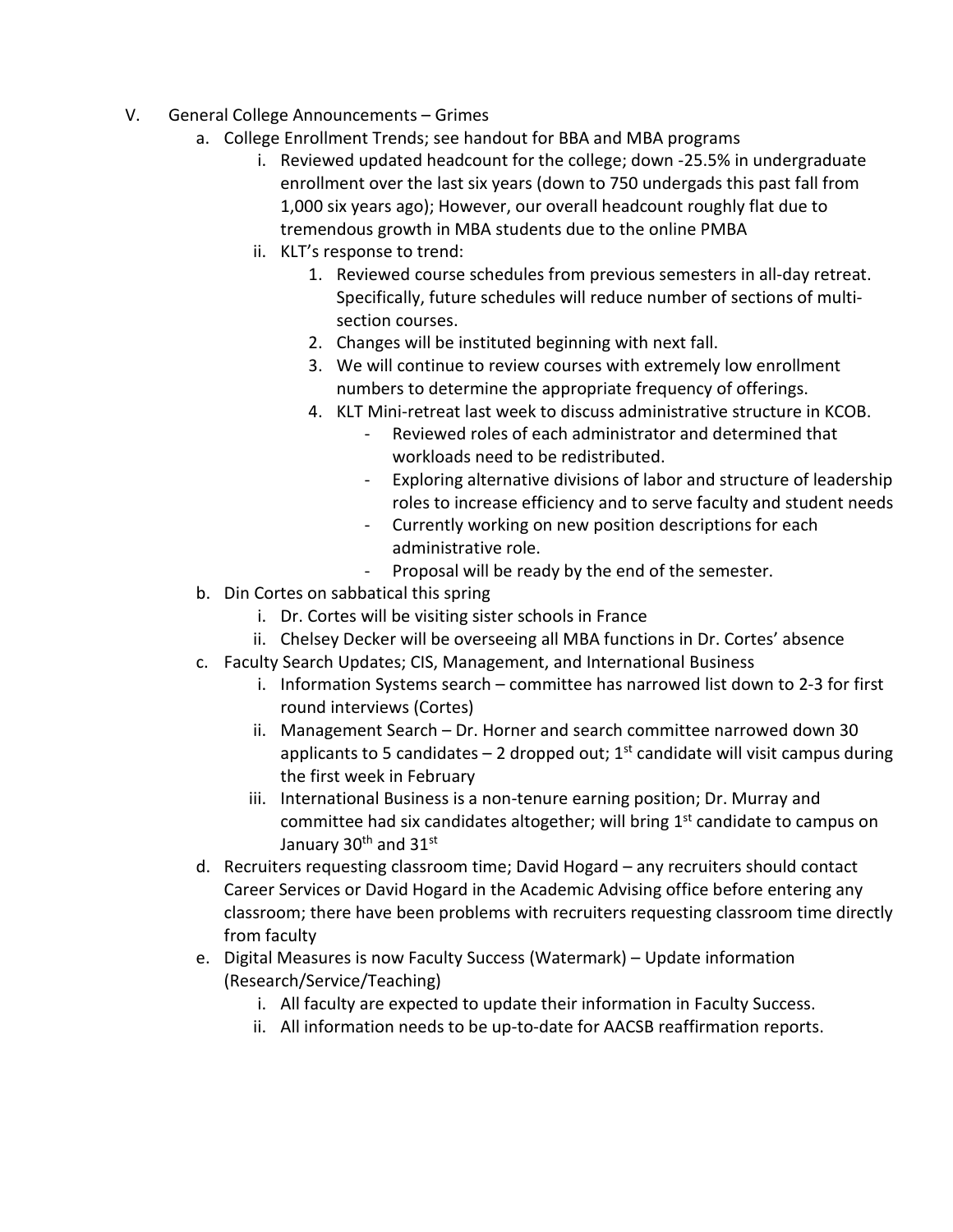- f. AACSB Dr. Grimes will be running preliminary tables this spring in advance of next year's year of record. Updated data important so reports are accurate and complete.
- g. Teaching copies of all course syllabi to Amy deadline to submit will be Wednesday, January 26<sup>th</sup>
- h. Research copies of faculty publications to Mimi in Dean's Office (include an extra copy of journal if available)
- i. Service update of university-level committee/task force assignments; Mimi will be sending old list to faculty and requesting updates
- j. Commencement attendance expectation for this spring's college ceremony
	- i. All faculty are asked/required to attend commencement in the spring
		- 1. Only KLT attended fall commencement and they had official roles during the ceremony, so there were NO KELCE FACULTY there to greet students as they walked in to the auditorium
		- 2. This looked reflected very poorly for the College and the President and Provost voiced their concerns to Dr. Grimes. Other colleges had and abundance of their faculty attending.
- VI. New Business
	- a. Edits to Participating and Supporting Faculty Document
		- i. Background reaffirmation process by AACSB requires actively engaged full-time participating and part-time faculty; our document last revised in 2013 and reflects old standards; reviewed proposed changes as indicated on distributed draft document. Dr. Murray moved to accept revisions as reflected in the document; Alex Binder seconded the motion.
		- ii. Discussion Fang Lin pointed out that we need to change "department chairs" to "Chair of the Faculty" on 2<sup>nd</sup> page, first full paragraph
		- iii. Vote to adopt Dr. Binder called for the vote with the one small change as pointed out by Dr. Lin; Kelce faculty voted unanimously to revise the document as presented with the one friendly amendment.
	- b.  $2^{nd}$  Women in Business workshop is March  $3 -$  see Dr. Murray for more details.
- VII. Old Business
	- a. Business Studies major proposal approved at university level; on the agenda for "first reading" at the February KBOR meeting
	- b. AACSB
		- i. Risk Assessment strategic plan analyzed last fall; action items classified by category and level of risk; full Strategic Planning Committee to meet regarding mitigation plan in order to satisfy new AACSB standards
		- ii. Social Impact expectations KLT reviewing task force's recommendations concerning focus area of "economic growth and development"
		- iii. Next fall will be our year of record and all activity will be reflected in our CIR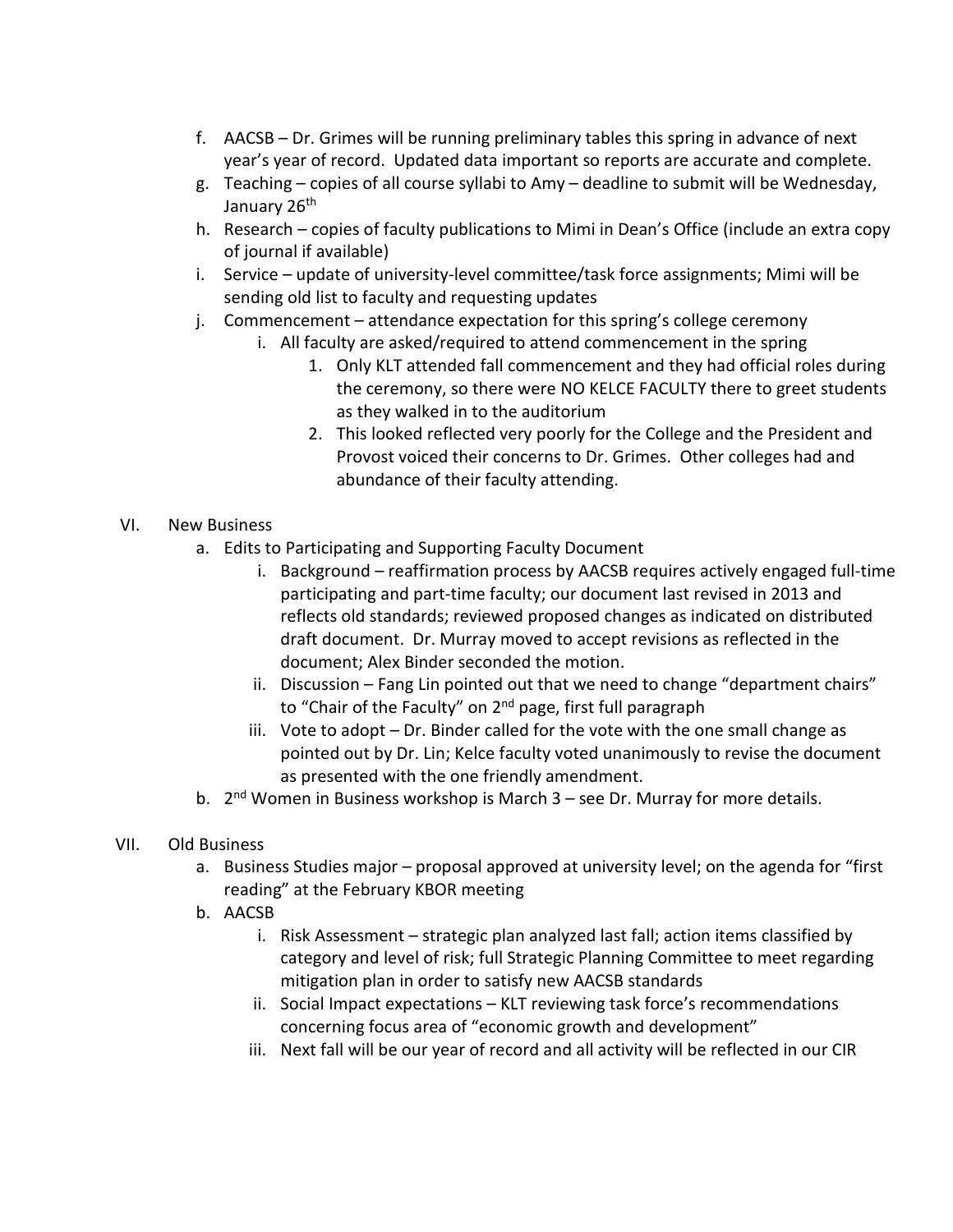- iv. We still need a Kelce Faculty member to replace the Kelce Undergraduate School of Business Associate Dean – Dr. Horner is going back to teaching full-time and phased retirement. Contact Dr. Grimes or KLT member if interested or have questions.
- VIII. Adjournment motion to adjourn made by Steve Horner; meeting dismissed at 4:05 pm

| <b>Spring Dates to Remember:</b> |                                                 |  |  |  |  |  |
|----------------------------------|-------------------------------------------------|--|--|--|--|--|
| 1.                               | Apple Day – March 7                             |  |  |  |  |  |
| 2.                               | Spring Break Week – March 12 through March 16   |  |  |  |  |  |
| 3.                               | Mid-term Grades Due - March 14                  |  |  |  |  |  |
| 4.                               | Spring Career Expo – March 24                   |  |  |  |  |  |
| 5.                               | Transfer Rumble - March 25                      |  |  |  |  |  |
| 6.                               | Last Day to Drop - April 4                      |  |  |  |  |  |
| 7.                               | Kelce Scholarships and Awards Program – April 8 |  |  |  |  |  |
| 8.                               | Rumble in the Jungle – April 9                  |  |  |  |  |  |
| 9.                               | Pre-enrollment Begins – April 10 (Sunday)       |  |  |  |  |  |
|                                  | 10. Last Day to Withdraw – April 28             |  |  |  |  |  |
|                                  | 11. Kelce Picnic - May 3                        |  |  |  |  |  |
|                                  | 12. Finals Week – May 9 through May 13          |  |  |  |  |  |
|                                  | 13. Commencement – May 14 (Saturday)            |  |  |  |  |  |
|                                  | 14. Grades Due – May 18                         |  |  |  |  |  |
|                                  | 15. Summer Sessions Begin – June 6              |  |  |  |  |  |
|                                  |                                                 |  |  |  |  |  |

Attachments:

- (1) Participating and Supporting Faculty draft document
- (2) KCOB Total Headcount by Level of Degree
- (3) Up-to-date Kelce Committee List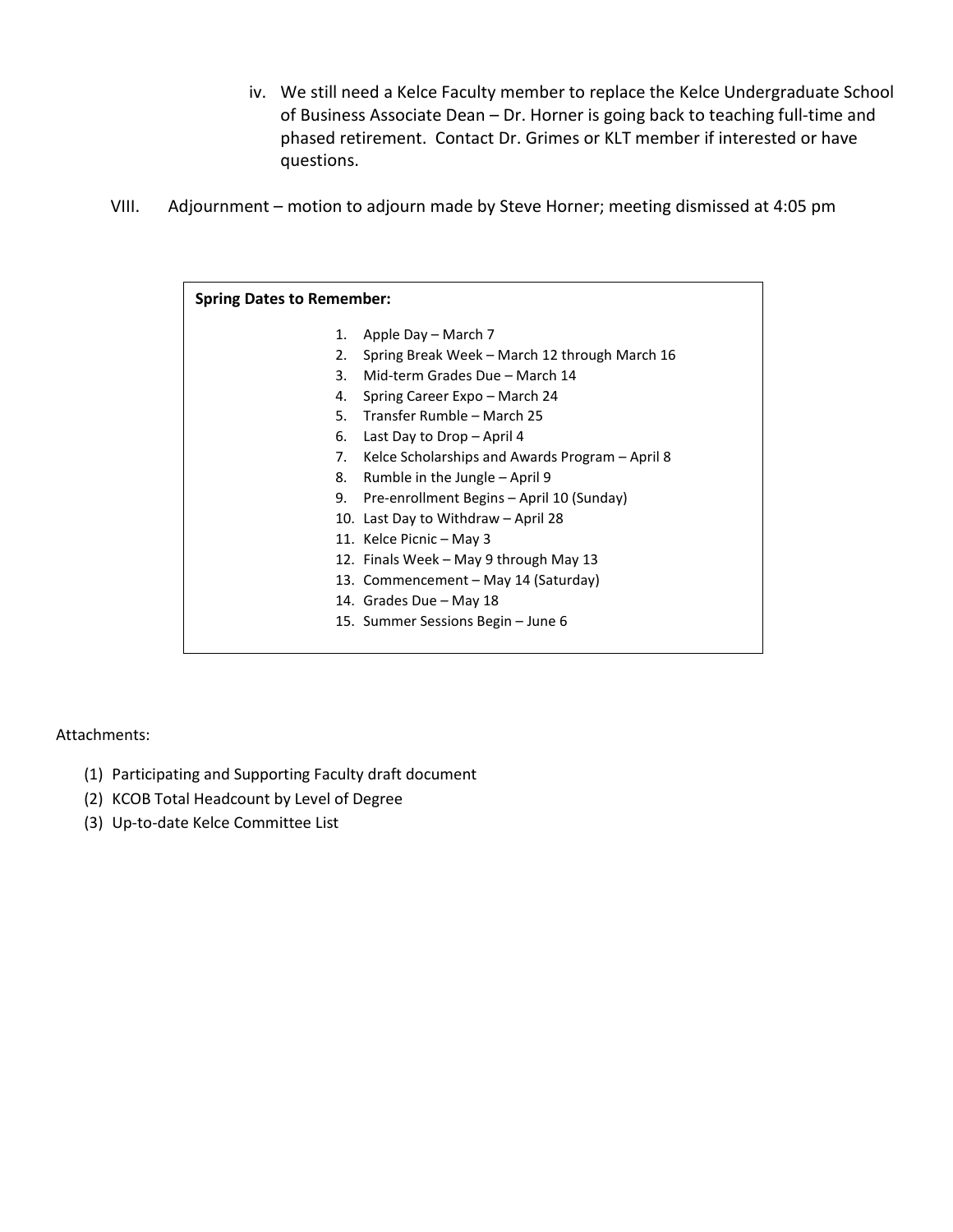# **Kelce College of Business: Total Headcount by Level of Degree**

| <b>Degree Level</b>             | 2015 | 2020 | 2021 | <b>6-Year Change</b> | 1-Year Change |
|---------------------------------|------|------|------|----------------------|---------------|
| Undergraduate Degree Programs   | 1002 | 772  | 751  | $-25.05\%$           | $-2.72%$      |
| <b>Graduate Degree Programs</b> | 62   | 365  | 368  | 493.55%              | 0.08%         |
| <b>Total Degree Programs</b>    | 1064 | 1137 | 1119 | 5.17%                | $-1.58%$      |

Data Source: Institutional Research

# **Kelce College of Business:**

## Undergraduate Enrollment by Degree Program (Majors, Minors, Certificates)

| <b>Major</b>                        | 2015  | 2020 | 2021 | <b>6-Year Change</b> | 1-Year Change |
|-------------------------------------|-------|------|------|----------------------|---------------|
|                                     |       |      |      |                      |               |
| Accounting                          | 193   | 126  | 108  | $-44.04%$            | $-14.29%$     |
| <b>Business Economics</b>           | 11    | 28   | 35   | 218.18%              | 25.00%        |
| <b>Computer Information Systems</b> | 123   | 89   | 69   | $-43.90%$            | $-22.47%$     |
| Finance                             | 119   | 120  | 117  | $-1.68%$             | $-2.50%$      |
| <b>International Business</b>       | 55    | 30   | 21   | $-61.82%$            | $-30.00\%$    |
| Management                          | 317   | 227  | 221  | $-30.28%$            | $-2.64%$      |
| Marketing                           | 211   | 177  | 182  | $-13.74%$            | 2.82%         |
|                                     |       |      |      |                      |               |
| <b>Total Undergraduate Programs</b> | 1,029 | 797  | 753  | $-26.82%$            | $-5.52%$      |

Data Source: Gus Classic, Department Majors Menu, Major/Minor Count

| Minor / Certificate                 | 2015           | 2020       | 2021            | <b>6-Year Change</b> | <b>1-Year Change</b> |
|-------------------------------------|----------------|------------|-----------------|----------------------|----------------------|
|                                     |                |            |                 |                      |                      |
| <b>Accounting</b>                   | 56             | 23         | 18              | $-67.86%$            | $-21.74%$            |
| <b>Business Administration</b>      | 181            | 133        | 124             | $-31.49%$            | $-6.77%$             |
| <b>Business Economics</b>           | 15             | 18         | 15              | 0.00%                | $-16.67%$            |
| Computing                           | 18             | 9          | 11              | $-38.89%$            | $-22.22%$            |
| <b>Fraud Examination</b>            | 30             | 17         | 11              | $-63.33%$            | $-35.29%$            |
| <b>Internal Auditing</b>            | $\Omega$       | $\Omega$   | 1               |                      |                      |
| <b>International Business</b>       | 16             | 6          | $\overline{3}$  | $-81.50%$            | 50.00%               |
| Marketing                           | 113            | 53         | 32 <sup>2</sup> | $-71.68%$            | 39.62%               |
|                                     |                |            |                 |                      |                      |
| Kansas Insurance Certificate        |                | 14         | 22              |                      | 57.14%               |
| <b>Professional Sales and Sales</b> |                |            |                 |                      |                      |
| <b>Management Certificate</b>       | $\blacksquare$ | <b>New</b> | 3               |                      |                      |
|                                     |                |            |                 |                      |                      |
| <b>Total</b>                        | 429            | 273        | 240             | $-44.06%$            | $-12.09%$            |

Data Source: Gus Classic, Department Majors Menu, Major/Minor Count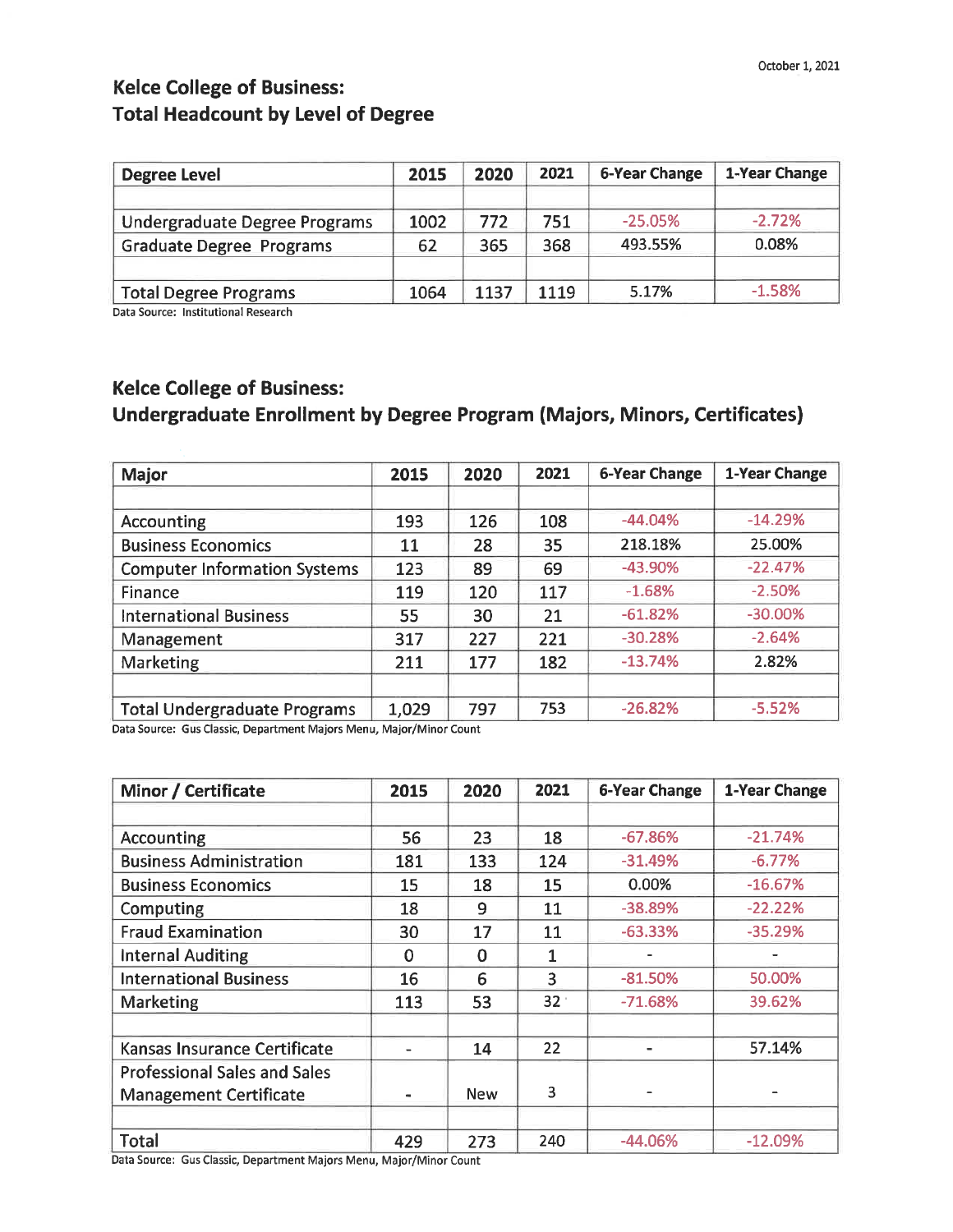# **Kelce College of Business: Graduate Enrollment by Degree and Modality**

| Degree / Emphasis                  | 2015                     | 2020 | 2021           | <b>6-Year Change</b> | 1-Year Change |
|------------------------------------|--------------------------|------|----------------|----------------------|---------------|
|                                    |                          |      |                |                      |               |
| <b>Traditional MBA (On Campus)</b> |                          |      |                |                      |               |
| <b>General Administration</b>      | 45                       | 34   | 44             | $-2.22%$             | 29.42%        |
| Accounting                         | 13                       | 8    | 7              | $-46.15%$            | $-12.50%$     |
| <b>Human Resources</b>             |                          | 11   | 7              |                      | $-36.36%$     |
| <b>International Business</b>      | 5                        | 5    | 7              | 40.00%               | 40.00%        |
| Dual Degree (and LaRochelle)       | $\overline{3}$           | 1    | 3              | 0.00%                | 300.00%       |
| <b>Total</b>                       | 66                       | 59   | 68             | 3.03                 | 15.25%        |
|                                    |                          |      |                |                      |               |
| <b>Professional MBA (Online)</b>   |                          |      |                |                      |               |
| <b>General Administration</b>      | $\overline{a}$           | 158  | 168            |                      | 6.33%         |
| Accounting                         |                          | 40   | 48             |                      | 20.00%        |
| <b>Human Resources</b>             |                          | 76   | 64             | $\blacksquare$       | $-15.79%$     |
| <b>International Business</b>      | $\overline{\phantom{0}}$ | 31   | 20             | ٠                    | $-35.48%$     |
| Total                              | $\blacksquare$           | 305  | 300            | $\blacksquare$       | $-1.64%$      |
|                                    |                          |      |                |                      |               |
| <b>MPAcc</b>                       | $\blacksquare$           | 3    | $\overline{4}$ |                      | 33.33%        |
|                                    |                          |      |                |                      |               |
| <b>Total All Graduate Programs</b> | 66                       | 367  | 372            | 463.64%              | 1.36%         |

Data Source: Gus Classic, Department Majors Menu, Major/Minor Count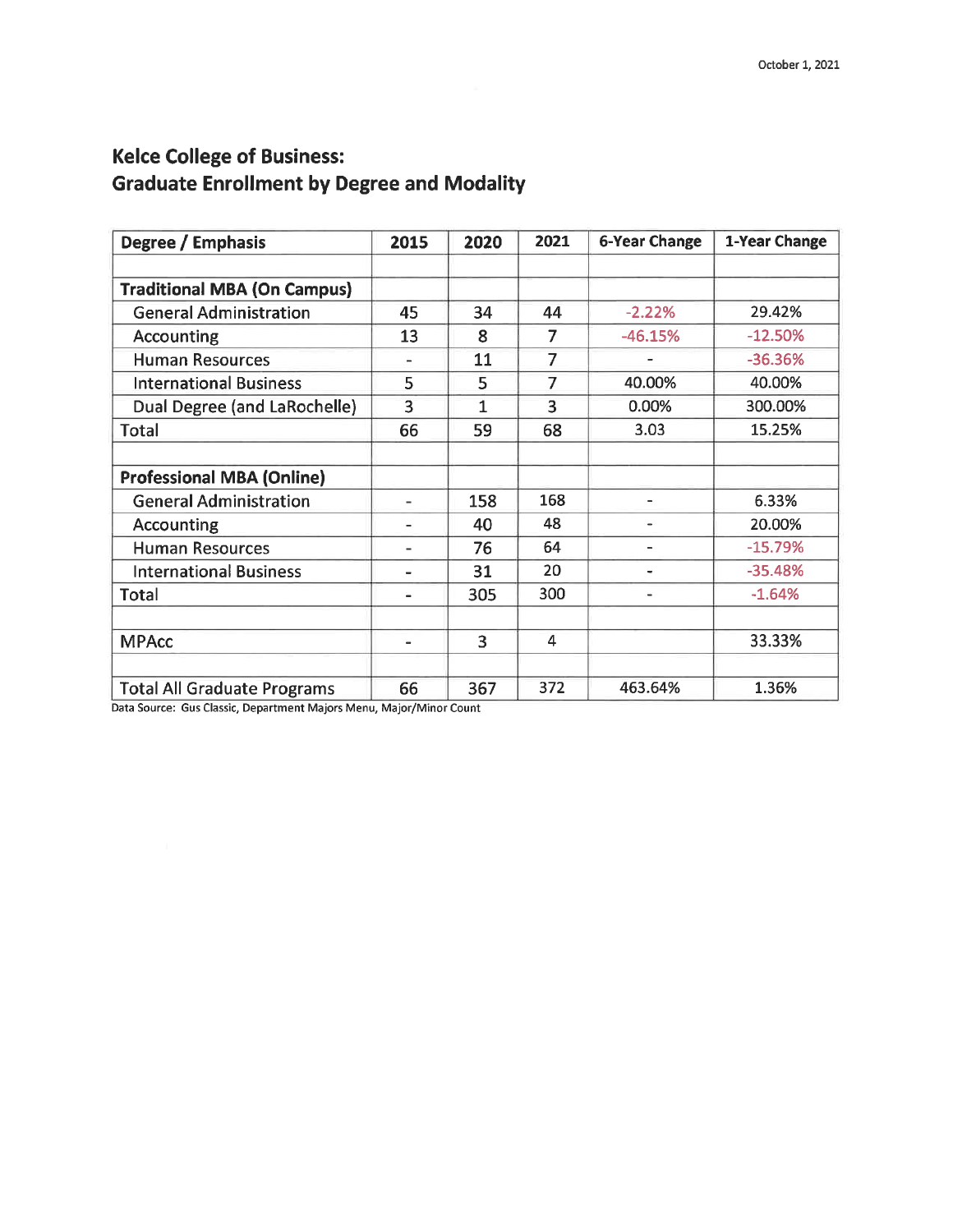

# **PARTICIPATING AND SUPPORTING FACULTY**

The Pittsburg State University Kelce College of Business deploys and maintains a faculty consistent with the standards established by The Association to Advance Collegiate Schools of Business (AACSB) as detailed in the "Eligibility Procedures and Accreditation Standards for Business Accreditation." This document outlines the college's definitions of Participating and Supporting Faculty as prescribed in 2020 Standard 5#3.

### **The Kelce College of Business Faculty**

According to the college bylaws, "The College General Faculty shall consist of those persons who hold an appointment in the College to an academic rank of Lecturer, Instructor, Assistant Professor, Associate Professor, Professor, or University Professor and whose responsibilities include instruction, research, service, and/or academic administration within the College."

### **Participating Faculty Members**

Participating Faculty are those members of the College General Faculty who are actively and deeply engaged in college activities beyond their direct teaching responsibilities. Participating Faculty members further the college's mission by satisfying the following criteria:

- 1. Is a full-time employee teaching nine Teaches six or more credit hours each semesteracademic year
- 2. Consistently maintains a college presence and keeps established campus office hours
- 3. Regularly participates as a voting member at meetings of the College General Faculty

4. Contributes to college governance and operations through participation in two or more of the following each year:

- ‐ Service on departmentaldisciplinary, college, or university committees/task forces
- ‐ Provision of academic and career advising to students
- ‐ Service as faculty advisor for student organizations
- ‐ Active engagement in research and scholarly activities
- ‐ Active involvement in faculty development activities
- ‐ Service to the university and community through college outreach programs
- ‐ Active participation in student recruitment and retention initiatives

It is expected that each Participating Faculty member will undertake at least one leadership role in college governance and operations (e.g., committee chair, program coordinator, organization advisor, etc.) during each accreditation cycle.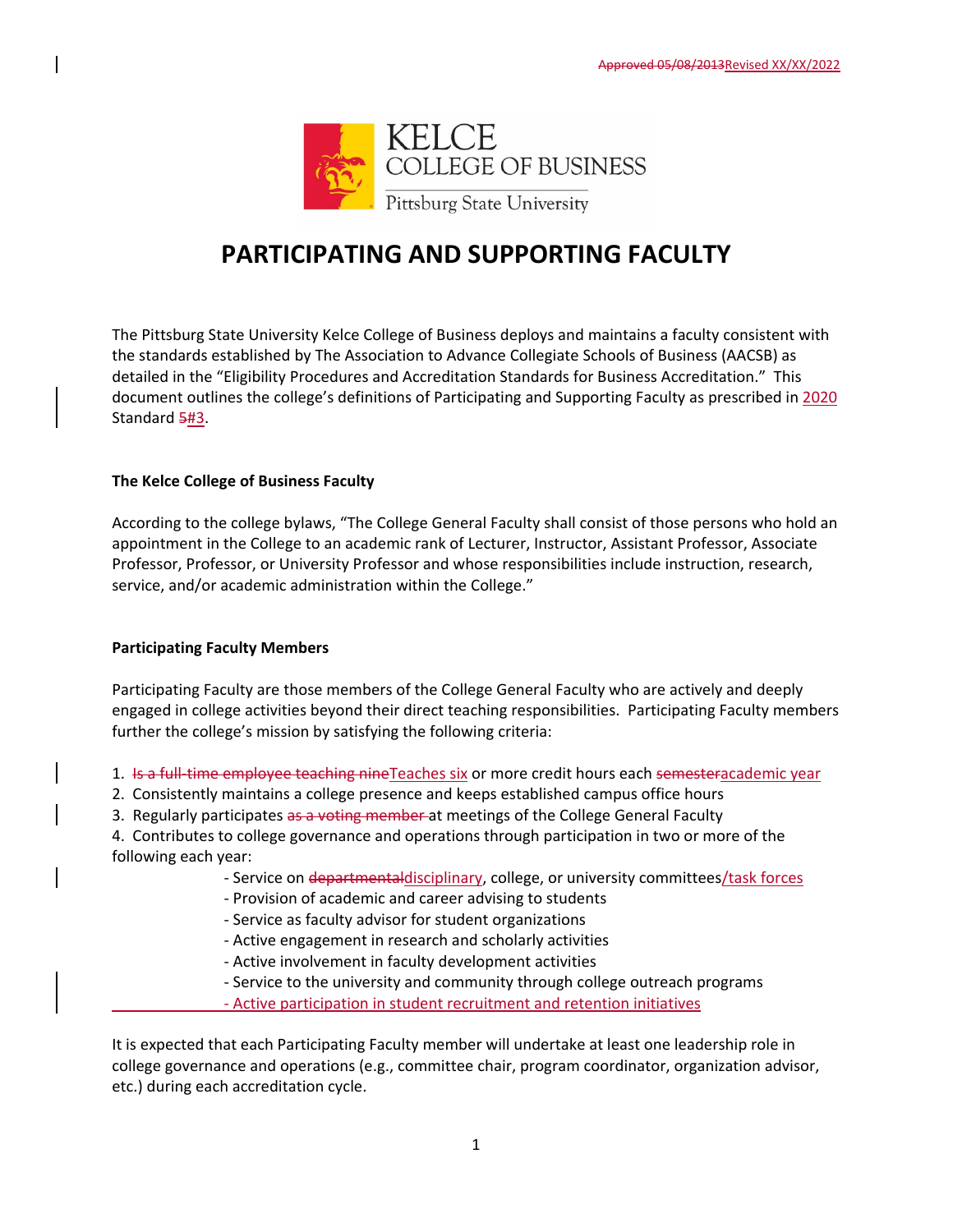Faculty members holding administrative appointments and those teaching less than nine semester hourspart-time due to approved course releases may be considered as Participating Faculty Members.

Each full‐time faculty member's Participating status is evaluated each year by the department chairs following the annual performance appraisal process. Achievement and annual maintenance of Participating status requires a minimum qualitative rating of "Meritorious" on Service Activities.

### **Supporting Faculty Members**

Supporting Faculty are those members of the College General Faculty holding less than fullpart-time appointments and whose primary responsibilities are instructional. Supporting Faculty are not required to participate in the governance of the college but may be called upon to contribute service activities when their involvement furthers the mission of the college. Normally, Supporting Faculty members do not hold voting rights but may attend meetings of the College General Faculty.

Approved by vote of the Kelce College General Faculty May 8, 2013

Revised in response to adoption of 2020 Standards XXXXXXX, XX, 2022